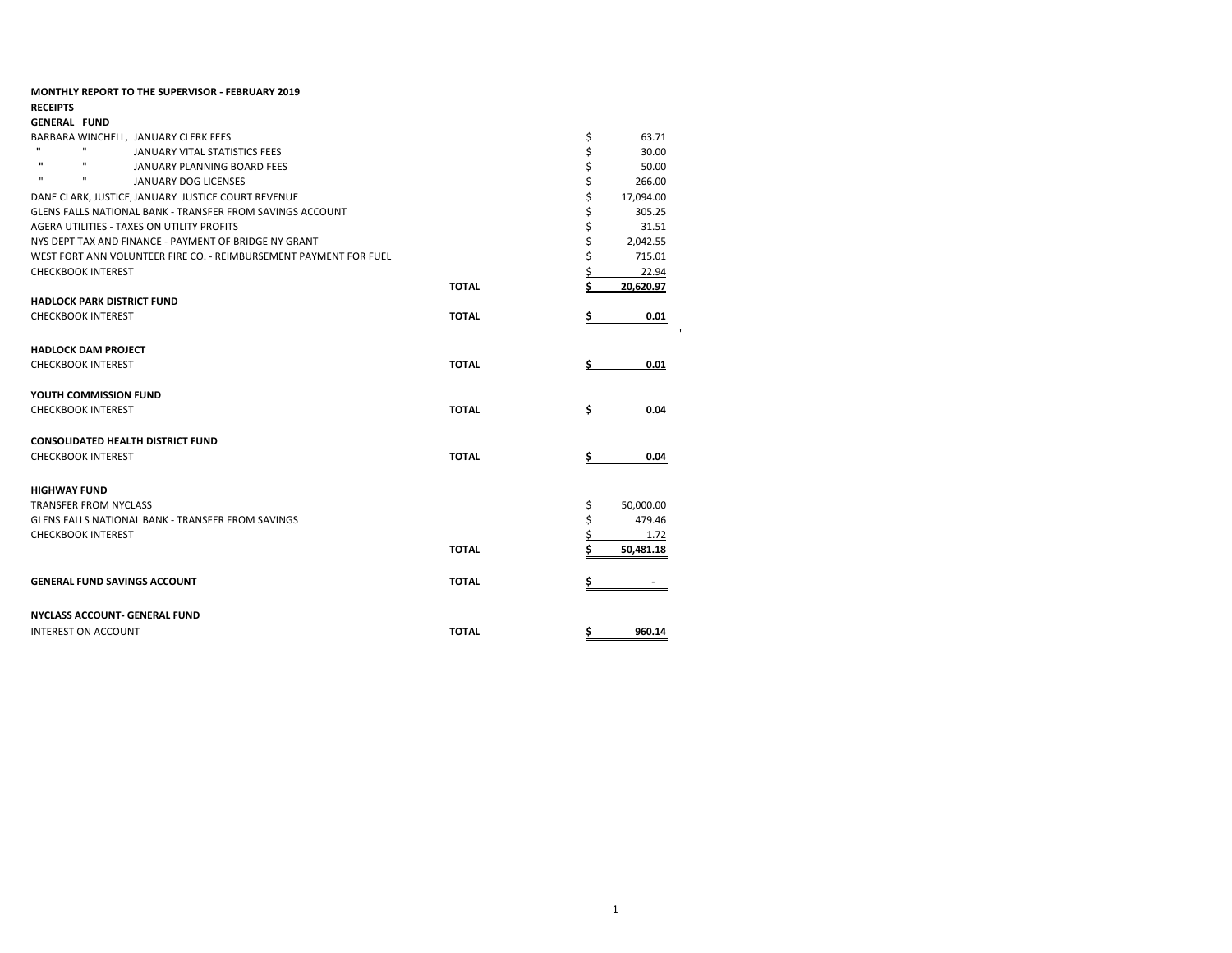| <b>HADLOCK PARK DISTRICT SAVINGS ACCOUNT</b>             |                |                 |    | <b>TOTAL</b>   | Ş                               |    |           |
|----------------------------------------------------------|----------------|-----------------|----|----------------|---------------------------------|----|-----------|
| <b>HIGHWAY FUND SAVINGS ACCOUNT</b>                      |                |                 |    | <b>TOTAL</b>   | \$.                             |    |           |
| <b>NYCLASS ACCOUNT - HIGHWAY FUND</b>                    |                |                 |    |                |                                 |    |           |
| <b>INTEREST ON ACCOUNT</b>                               |                |                 |    | <b>TOTAL</b>   | 1,963.82<br>\$.                 |    |           |
| <b>LOSAP SAVINGS ACCOUNT</b>                             |                |                 |    |                |                                 |    |           |
| <b>INTEREST ON ACCOUNT</b>                               |                |                 |    | <b>TOTAL</b>   | 0.58                            |    |           |
| MEDICAL REIMBURSEMENT ACCOUNT                            |                |                 |    |                |                                 |    |           |
| <b>CHECKBOOK INTEREST</b>                                |                |                 |    | <b>TOTAL</b>   | 0.11<br>\$                      |    |           |
| <b>TRUST &amp; AGENCY FUND</b>                           | <b>HIGHWAY</b> |                 |    | <b>GENERAL</b> |                                 |    |           |
| <b>NYS RETIREMENT</b>                                    | \$1,094.66     |                 | \$ | 532.27         |                                 |    |           |
| <b>HEALTH &amp; DENTAL INSURANCE</b>                     | \$11,953.45    |                 | Ś  | 1,217.17       |                                 |    |           |
| <b>STATE TAX</b>                                         | \$1,822.49     |                 | \$ | 533.44         |                                 |    |           |
| <b>FEDERAL TAX</b>                                       | \$4,256.00     |                 | Ś  | 1,259.00       |                                 |    |           |
| <b>FICA</b>                                              | \$<br>5,844.22 |                 | \$ | 2,555.84       |                                 |    |           |
| DEFFERED COMPENSATION                                    | \$<br>221.47   |                 | \$ |                |                                 |    |           |
| <b>CHILD SUPPORT</b>                                     | \$<br>1,200.00 |                 | \$ |                |                                 |    |           |
| PAID FAMILY LEAVE                                        | Ś<br>59.70     |                 | \$ | 6.98           |                                 |    |           |
| <b>CREDIT UNION</b>                                      | 1,368.80<br>\$ |                 | Ś  | 742.00         |                                 |    |           |
| AFLAC                                                    | 393.96         |                 |    |                |                                 |    |           |
|                                                          | \$             |                 |    | 239.88         |                                 |    |           |
| <b>TOTALS</b>                                            | \$28,214.75    |                 |    | 7,086.58       |                                 |    |           |
|                                                          |                | <b>INTEREST</b> | \$ | 0.23           | <b>TOTAL</b><br>35,301.56<br>\$ |    |           |
| <b>DISBURSEMENTS</b>                                     |                |                 |    |                |                                 |    |           |
| <b>GENERAL FUND</b>                                      |                |                 |    |                | <b>HIGHWAY FUND-T/W</b>         |    |           |
| STATE COMPTROLLER - STATE SHARE OF JUSTICE COURT REVENUE |                |                 |    | \$11,245.00    | <b>ABSTRACT</b>                 | \$ | 26,033.98 |
| PAYROLL                                                  |                |                 | \$ | 17,065.39      | <b>HEALTH INSURANCE</b>         | \$ | 11,502.25 |
| <b>TOWN SHARE FICA</b>                                   |                |                 | Ś  | 1,277.92       | PAYROLL                         | \$ | 39,043.18 |
| TOWN BOARD EXPENSE                                       |                |                 | \$ | 175.80         | <b>TOWN SHARE FICA</b>          |    | 2,922.11  |
| <b>JUSTICE COURT EXPENSE</b>                             |                |                 | \$ | 468.95         |                                 | Ś  | 79,501.52 |
| <b>CENTRAL COMMUNICATIONS</b>                            |                |                 | Ś  | 165.56         |                                 |    |           |
| <b>ATTORNEY EXPENSE</b>                                  |                |                 | \$ | 5,115.00       | <b>HIGHWAY FUND-O/V</b>         |    |           |
| UNALLOCATED INSURANCE                                    |                |                 | \$ | 45,474.00      | <b>ABSTRACT</b>                 |    | 596.39    |
| PLANNING BOARD EXPENSE                                   |                |                 | \$ | 1,412.32       |                                 | \$ | 596.39    |
| <b>SUPERVISORS EXPENSE</b>                               |                |                 | Ś  | 153.93         |                                 |    |           |
| TAX COLLECTORS EXPENSE                                   |                |                 | Ś  | 564.58         | <b>TOTAL HIGHWAY</b>            |    | 80.097.91 |
| WEST FORT ANN FIRE CO. - CONTRACT PAYMENT                |                |                 |    | \$242,884.00   |                                 |    |           |
| <b>CENTRAL MAILINGS</b>                                  |                |                 | S  | 519.99         | <b>TRUST &amp; AGENCY FUND</b>  |    |           |
| <b>ENGINEER</b>                                          |                |                 | Ś  | 2,509.39       | <b>FICA</b>                     | \$ | 8,400.06  |
| SAFETY INSPECTION EXPENSE                                |                |                 | Ś  | 61.50          | <b>STATE TAX</b>                | \$ | 2,355.93  |
| FIRE COMPANY - FUEL                                      |                |                 | Ś  | 226.96         | <b>FEDERAL TAX</b>              | \$ | 5,515.00  |
| <b>AMBULANCE SERVICES</b>                                |                |                 |    | 70,000.00      | HEALTH INSURANCE                | Ś  | 13,170.62 |
| <b>STREET LIGHTS</b>                                     |                |                 |    | 167.19         | <b>CREDIT UNION</b>             | \$ | 2,110.80  |
| DISTRIBUTION OF FISHING DERBY PROCEEDS                   |                |                 |    | 1,827.00       | <b>CHILD SUPPORT</b>            | Ś  | 1,200.00  |
| TOWN CLERKS EXPENSE                                      |                |                 |    | 242.89         | AFLAC                           | Ś  | 618.96    |
| <b>HEALTH INSURANCE</b>                                  |                |                 |    | 1,096.85       | RETIREMENT                      |    | 1,626.93  |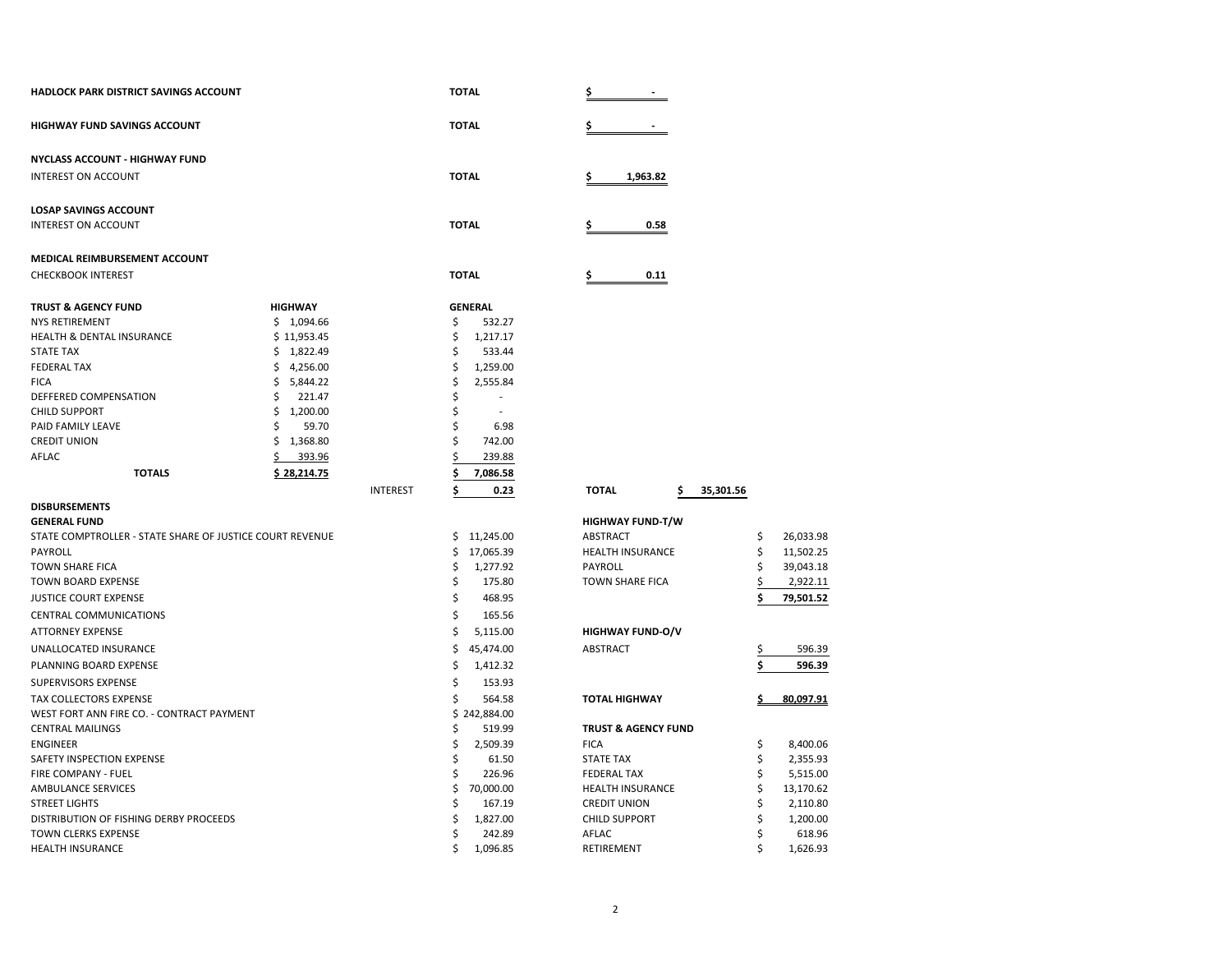| <b>BUILDINGS EXPENSE</b>                                       |              | \$ | 3,386.68        | DEFFERRED COMP. |              | \$<br>221.47 |
|----------------------------------------------------------------|--------------|----|-----------------|-----------------|--------------|--------------|
| DOG CONTROL EXPENSE                                            |              |    | 509.00          |                 | <b>TOTAL</b> | 35,219.77    |
|                                                                | <b>TOTAL</b> |    | \$406.549.90    |                 |              |              |
| <b>HADLOCK PARK DISTRICT</b>                                   | <b>TOTAL</b> | \$ |                 |                 |              |              |
|                                                                |              |    |                 |                 |              |              |
| <b>HADLOCK DAM PROJECT</b>                                     | <b>TOTAL</b> |    |                 |                 |              |              |
| YOUTH COMMISSION FUND                                          | <b>TOTAL</b> |    |                 |                 |              |              |
| <b>CONSOLIDATED HEALTH</b>                                     | <b>TOTAL</b> | s  |                 |                 |              |              |
| <b>GENERAL FUND SAVINGS ACCOUNT</b>                            |              |    |                 |                 |              |              |
| <b>GLENS FALL NATIONAL BANK - TRANSFER TO CHECKING ACCOUNT</b> | <b>TOTAL</b> |    | 305.25          |                 |              |              |
| <b>NYCLASS ACCOUNT - GENERAL FUND</b>                          | <b>TOTAL</b> | \$ |                 |                 |              |              |
| <b>HADLOCK PARK DISTRICT SAVINGS ACCOUNT</b>                   |              |    |                 |                 |              |              |
| WIRE TRANSFER TO CHASE BANK - BOND INTEREST PAYMENT            | <b>TOTAL</b> | Ś  | 23,840.63       |                 |              |              |
| <b>HIGHWAY FUND SAVINGS ACCOUNT</b>                            |              |    |                 |                 |              |              |
| GLENS FALLS NATIONAL BANK - TRANSFER TO CHECKING ACCOUNT       | <b>TOTAL</b> |    | 479.46          |                 |              |              |
| <b>NYCLASS ACCOUNT - HIGHWAY FUND</b>                          |              |    |                 |                 |              |              |
| TRANSFER TO HIGHWAY CHECKING ACCOCUNT                          | <b>TOTAL</b> |    | $5 - 50,000,00$ |                 |              |              |
| <b>LOSAP SAVINGS ACCOUNT</b>                                   | <b>TOTAL</b> |    |                 |                 |              |              |
| <b>MEDICAL REIMBURSEMENT ACCOUNT</b>                           |              |    |                 |                 |              |              |
| AC TRANSFER TO CDPHP SETTLEMENTS                               | <b>TOTAL</b> | \$ | 935.03          |                 |              |              |
|                                                                |              |    |                 |                 |              |              |